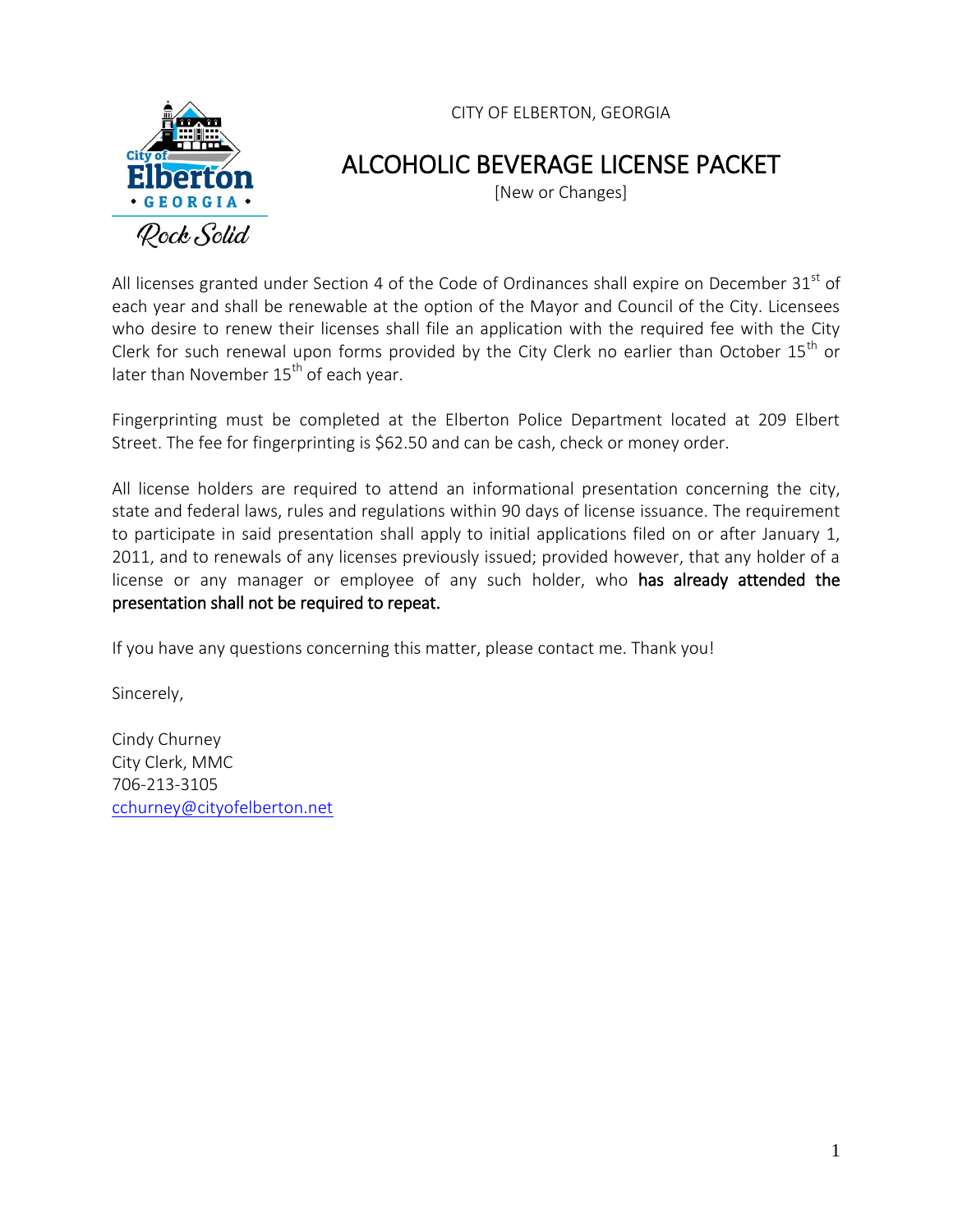## APPLICATION FOR ALCOHOLIC BEVERAGE LICENSE [NEW OR CHANGE]

This license is a privilege conditional on the holder meeting all standards for such licenses and operating regulations applicable thereto set out in city ordinances and Georgia Law. Failure to meet such standards or to comply with such operating regulations shall subject the holder to the license being revoked following notice and hearing.

## CALCULATION OF BASIC LICENSE FEE Classification: (\*For distilled spirits classifications, see

bottom of page 2 of packet for additional information required).

| Classification                               | Fee Amount | Fee Amount | <b>Bond Required</b> |
|----------------------------------------------|------------|------------|----------------------|
|                                              | (Jan-Dec)  | (July-Dec) |                      |
| On premises consumption - Beer/Malt          | \$500.00   | \$250.00   | \$250.00             |
| On premises consumption - Wine               | \$500.00   | \$250.00   | \$250.00             |
| *On premises consumption - Distilled Spirits | \$1,000.00 | \$500.00   | \$250.00             |
| Retail - Beer/Malt                           | \$500.00   | \$250.00   | \$250.00             |
| Retail - Wine                                | \$500.00   | \$250.00   | \$250.00             |
| *Retail - Distilled Spirits (requires surety | \$5,000.00 | \$2,500.00 | *bond attached       |
| bond)                                        |            |            |                      |
|                                              |            |            |                      |
| NOTE: Bond is carried over each year.        |            |            |                      |
| Total for each column:                       |            |            |                      |
| TOTAL DUE:                                   |            |            |                      |

## PURPOSE OF APPLICATION \*bond may be required

| *Classification Change/Addition              | *New Owner<br>Other (please specify)   |
|----------------------------------------------|----------------------------------------|
|                                              |                                        |
| <b>BUSINESS INFORMATION:</b>                 |                                        |
| Name of Business                             |                                        |
| Type of Business<br>Individual               | Partnership or LLC<br>Corporation      |
| <b>Location Address</b>                      |                                        |
| Mailing Address (if different)               |                                        |
| <b>Contact Name</b>                          | <b>Business Number</b>                 |
| Fax Number                                   | E-mail Address                         |
| Are you a United States citizen?<br>Yes      | No, See Alcohol Ordinance Section 4-52 |
| *Federal Work Auth. User Identification No.: | Authorization Date:                    |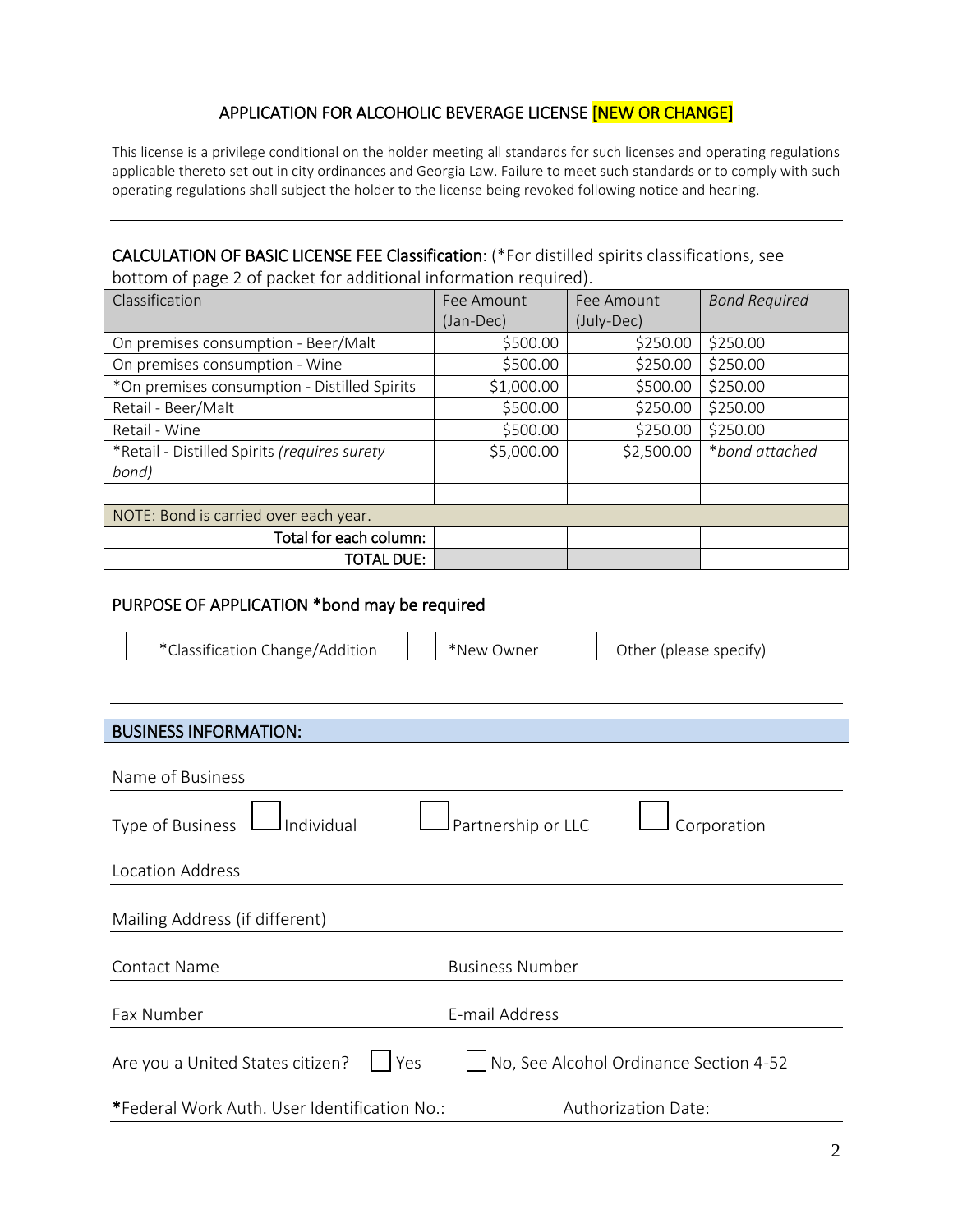## COMPLETE ONE OF THE FOLLOWING (A, B OR C):

## A. IF APPLICANT IS AN INDIVIDUAL:

Name

Date of Birth Social Security Number

Motor Vehicle Operator's License No. (Attach copy)

#### Address of Residence

City, State, Zip Contact Number

B. IF APPLICANT IS A PARTNERSHIP OR LLC: (Attach a listing of each partner, including name and home number of each).

Name of Partnership or LLC

Address

City, State, Zip

C. IF APPLICANT IS A CORPORATION: (Attach a listing of any person with more than a five percent (5%) interest in the business, either directly or indirectly).

Name of Corporation

Address

City, State, Zip

## FOR DISTILLED SPIRITS LICENSE - ONLY

Name and address of property owner (land and building) where the business will be located:

List the names and addresses of all persons having any beneficial ownership interest in and to the land and building on and in which the business is located:

List all other businesses engaged in the sale of alcoholic beverages that any of the persons, firms, or corporations herein listed are interested in, by, or associated with in any way whatsoever: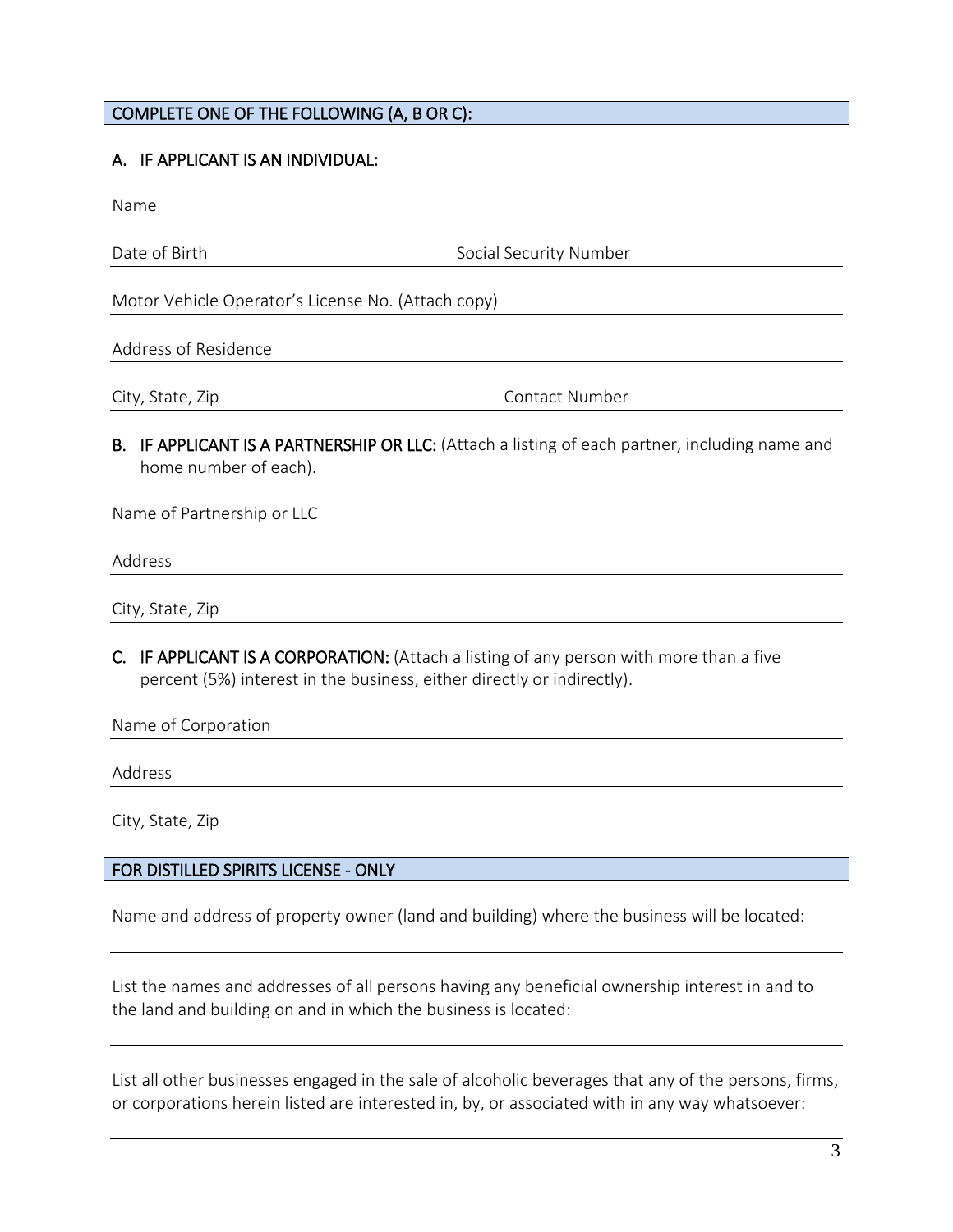## SWORN OATH AND ACKNOWLEDGEMENT

## \*To be completed by all owners of business.

I solemnly affirm, subject to the penalties for false swearing as provided under Georgia Law, all information required in this application and supporting documents for a license to sell alcoholic beverage in the City of Elberton, Georgia is true and correct to the best of my knowledge and I fully understand that any false information may cause the denial or revocation of said license. Should any changes occur during the year for which a license is issued pursuant to this application, which require a different answer to any question contained in this application, such change will be reported as a written amendment to this application within five (5) days of the change.

I further affirm that I am at least twenty-one (21) years of age and a legal resident of the United States. I have not been convicted of a felony or any violation of the law of this state or any other state, relating to the sale of alcoholic beverages, or possession, distribution, transportation, or manufacture, or sale of a controlled substance within the ten (10) year period immediately preceding the filing of this application. Furthermore, I have not employed anyone that has been convicted of a felony, or any violation of the law of this state or any other state, relating to the sale of alcoholic beverages, or possession, distribution, transportation, or manufacture, or sale of a controlled substance within the five (5) year period immediately preceding the filing of this application.

| Print Full Name as Signed Below | Date                                                                     |  |  |
|---------------------------------|--------------------------------------------------------------------------|--|--|
| Signature of Applicant          | Title                                                                    |  |  |
| (SEAL)                          | SWORN TO AND SUBSCRIBED BEFORE ME THIS<br>DAY OF<br>$\sim$ $\sim$ $\sim$ |  |  |
|                                 | NOTARY PUBLIC                                                            |  |  |
|                                 | My Commission Expires:                                                   |  |  |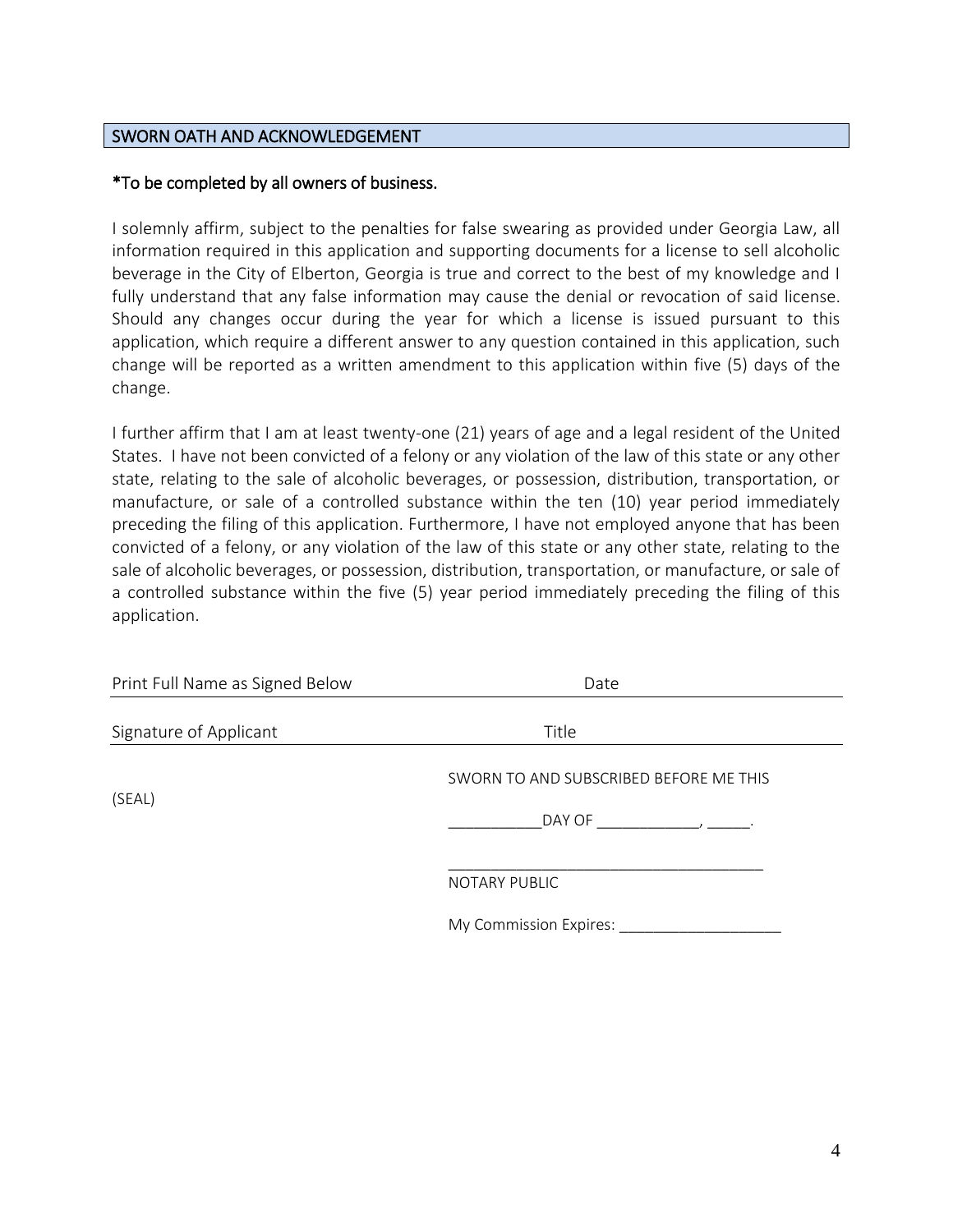#### RELEASE OF CRIMINAL HISTORY CONSENT FORM

#### \*To be completed by all owners of business.

A separate form must be completed for whomever the license is issued to and the designated manager for individual business or partnerships. Corporations should complete forms for officers and the designated manager.

| ۱,                     |            |        |               |                                             |      |            |
|------------------------|------------|--------|---------------|---------------------------------------------|------|------------|
| Last Name              | First Name |        | Middle Name   | Date of Birth                               | Race | Gender     |
|                        |            |        |               |                                             |      |            |
| Social Security Number |            | Height | Weight        | Eye Color                                   |      | Hair Color |
|                        |            |        |               |                                             |      |            |
| <b>Street Address</b>  |            |        | City          | State                                       | Zip  |            |
| SIGNATURE OF APPLICANT |            |        |               |                                             |      |            |
|                        |            |        |               | SWORN TO AND SUBSCRIBED BEFORE ME THIS      |      |            |
| (SEAL)                 |            |        |               | _DAY OF __________________________________. |      |            |
|                        |            |        | NOTARY PUBLIC |                                             |      |            |
|                        |            |        |               |                                             |      |            |

(Note: Unless all blanks are completed on this form and the form is notarized, no information will be released.) Rules of Georgia Crime information Center Council Chapter (GCIC) Section 140-02 04, Criminal Justice Information Exchange and Discrimination. Amended.

Criminal justice agencies may disseminate criminal history records to private persons, businesses, public agencies, political subdivisions, authorities and instrumentalities, including state or federal licensing and regulatory agencies, or to their designated representatives. For dissemination purposes, criminal history record information: except information relating to any arrest or charges disposed of under the provisions of the Georgia First Offender Act shall not be provided after the person has been discharged from First Offender status and exonerated of the charge. At the time of each request requestors shall provide the fingerprints or the signed and notarized consent of a person whose record is requested. The signed and notarized consent must be in a format approved by GCIC and must include the person's full name, address, social security number, race, sex and date of birth. Criminal justice agencies which disseminate criminal history records to private individuals and to public and private agencies shall advise all requestors that if an employment or licensing decision adverse to the record subject is made, the record subject must be informed by the individual or agency making the adverse decision of all information pertinent to that decision.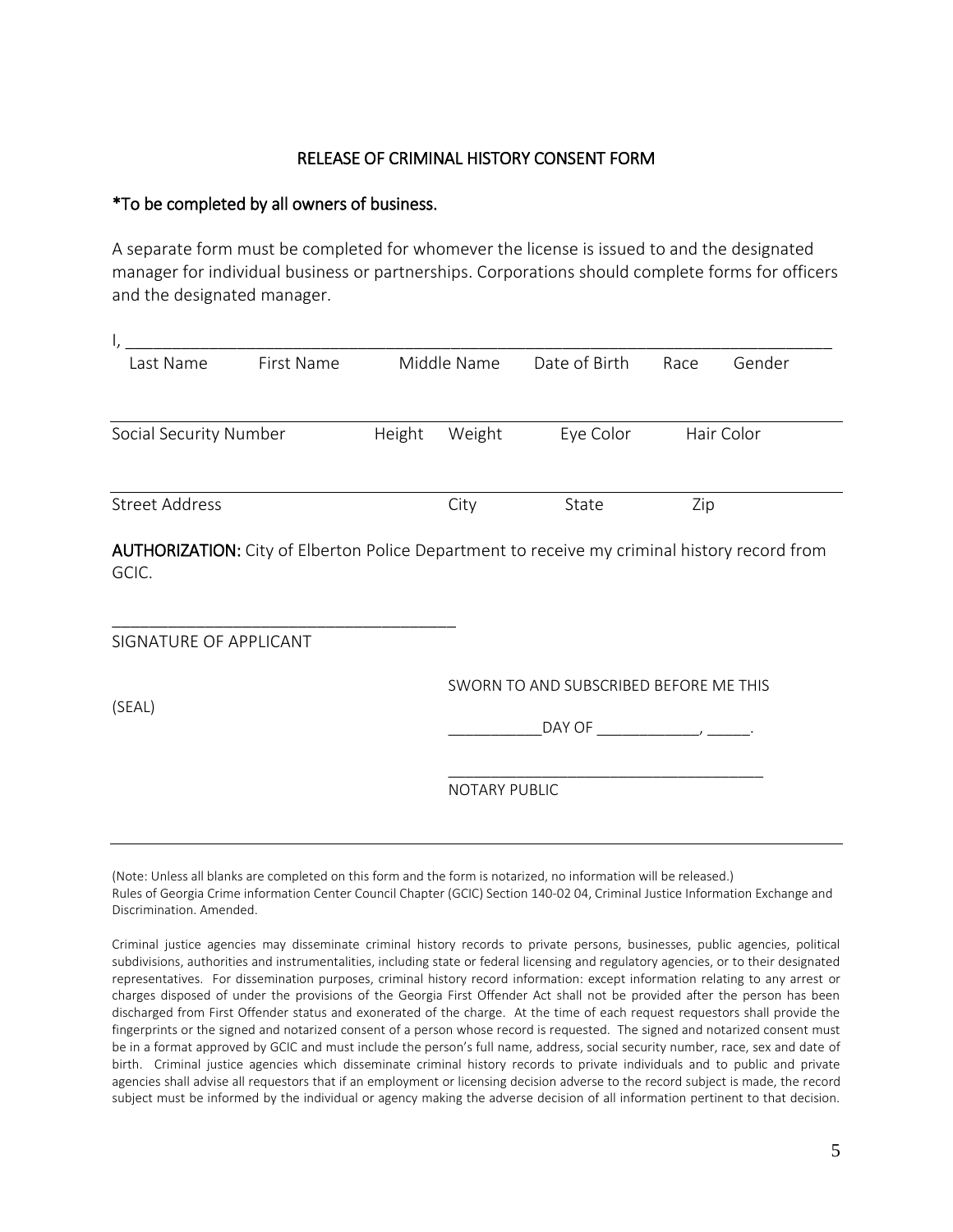This disclosure must include information that a criminal history check was made, the specific contents of the record, and the effect the record had upon the decision.

I acknowledge that I have read and reviewed the Non-Criminal Justice Applicant's Privacy Rights and Privacy Act Statement as stated on pages 8 & 9. East Multials E-VERIFY AFFIDAVIT

Pursuant to O.C.G.A. 36-60-6(d)

## \*To be completed by all owners of business.

By executing this affidavit under oath, the undersigned private employer verifies one of the following with respect to its application for license, permit, or other document required to operate a business in O.C.G.A. 36-60-6(d):

Check one:

- a. On January 1, of previous year, the individual, firm, or corporation employed more than ten (10) employees
- b. On January 1, of previous year, the individual, firm, or corporation employed ten (10) or fewer employees.

The employer has registered with and utilizes the federal work authorization program in accordance with the application provisions and deadlines established in O.C.G.A. 36-60-6. The undersigned private employer also attests that its federal work authorization user identification number and date of authorization is as follows:

\_\_\_\_\_\_\_\_\_\_\_\_\_\_\_\_\_\_\_\_\_\_\_\_\_\_\_\_\_\_\_\_\_\_\_\_\_\_\_\_\_\_\_\_\_\_\_\_\_\_\_\_\_\_\_\_\_\_\_\_\_\_\_\_\_\_\_\_\_\_\_\_\_\_\_\_\_\_

Name of Private Employer

Federal Work Authorization User Id No **Date of Authorization** 

I hereby declare under penalty of perjury that the foregoing is true and correct.

\_\_\_\_\_\_\_\_\_\_\_\_\_\_\_\_\_\_\_\_\_\_\_\_\_\_\_\_\_\_\_\_\_\_\_ \_\_\_\_\_\_\_\_\_\_\_\_\_\_\_\_\_\_\_\_\_\_\_\_\_

Signature of Authorized Officer or Agent

Print Name of and Title of Authorized Officer, or Agent

SWORN TO AND SUBSCRIBED BEFORE ME THIS

(SEAL) \_\_\_\_\_\_\_\_\_\_\_DAY OF \_\_\_\_\_\_\_\_\_\_\_\_\_\_\_\_\_\_\_\_, \_\_\_\_\_.

\_\_\_\_\_\_\_\_\_\_\_\_\_\_\_\_\_\_\_\_\_\_\_\_\_\_\_\_\_\_\_\_\_\_\_\_\_\_\_\_\_\_\_\_\_

NOTARY PUBLIC

To register for the E-Verify Program, go to the U.S. Citizenship and Immigration Services website [\(www.uscis.gov\)](http://www.uscis.gov/).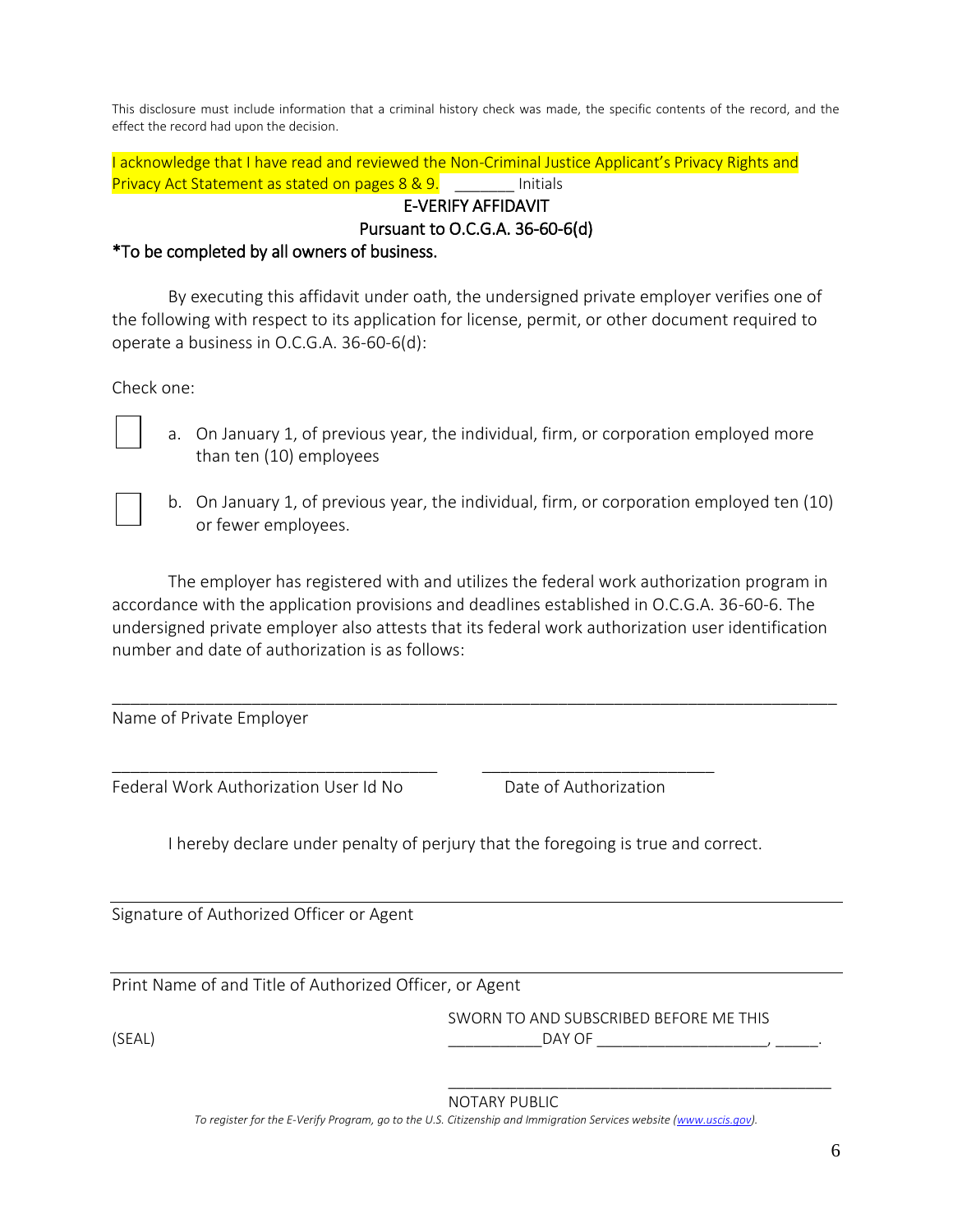## SAVE AFFIDAVIT Affidavit Verifying Status for Public Benefit Pursuant to O.C.G.A. 50-36-1(E)(2)

## \*To be completed by all owners of business.

By executing this affidavit under oath, as an applicant for a license, permit or other public benefit as referenced in O.C.G.A. 50-36-1, from the City of Elberton, Georgia, the undersigned applicant verifies one of the following with respect to my application for a public benefit:

Select one:



I am a United States citizen. Please see link for acceptable forms of identification: <http://law.ga.gov/immigration-reports>



I am a legal permanent resident of the United States. Please see link for acceptable forms of identification:<http://law.ga.gov/immigration-reports>

I am a qualified alien or non-immigrant under the Federal Immigration and Nationality Act with an alien number issued by the Department of Homeland Security or other federal immigration agency.<sup>\*\*</sup> Please see link for acceptable forms of identification: [http://law.ga.gov/immigration](http://law.ga.gov/immigration-reports)[reports](http://law.ga.gov/immigration-reports) 

My alien number issued by the Department of Homeland Security or other federal immigration agency is:  $\blacksquare$ 

The undersigned applicant also hereby verifies that he or she is 18 years of age or older and has provided at least one secure and verifiable document, as required by O.C.G.A. 50-36-1(e)(1), with this affidavit.

The secure and verifiable document provided with this affidavit can best be classified as:

In making the above representation under oath, I understand that any person who knowingly and willfully makes a false, fictitious, or fraudulent statement or representation in an affidavit shall be guilty of a violation of O. C.G.A 16-10-20, and face criminal penalties as allowed by such criminal statute.

Signature of Applicant Date Date

Print Name of Applicant Name of Business

SWORN TO AND SUBSCRIBED BEFORE ME THIS (SEAL) \_\_\_\_\_\_\_\_\_\_\_DAY OF \_\_\_\_\_\_\_\_\_\_\_\_\_\_\_\_\_\_\_\_, \_\_\_\_\_.

\_\_\_\_\_\_\_\_\_\_\_\_\_\_\_\_\_\_\_\_\_\_\_\_\_\_\_\_\_\_\_\_\_\_\_\_\_\_\_\_\_\_\_\_\_

NOTARY PUBLIC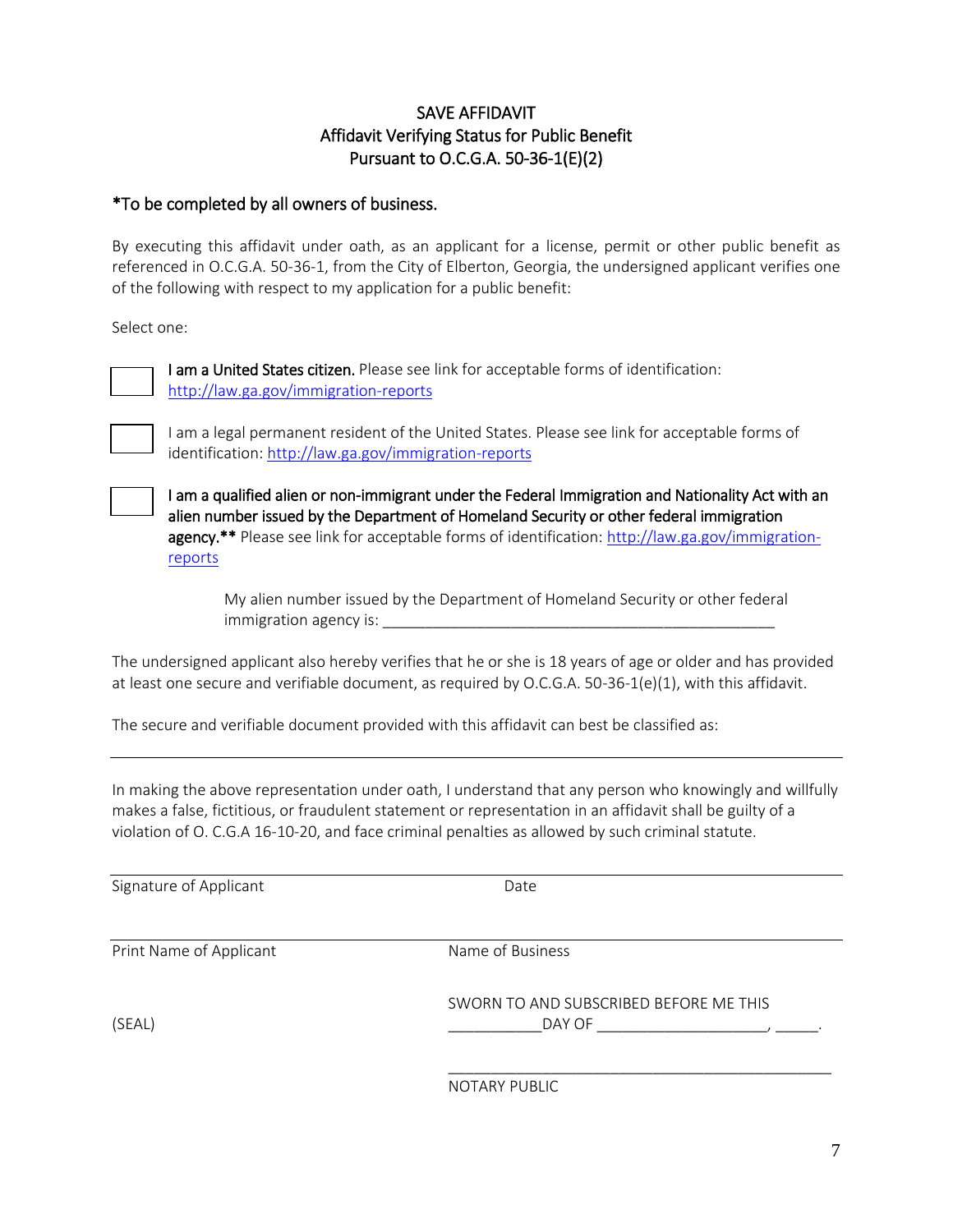## NON-CRIMINAL JUSTICE APPLICANT'S PRIVACY RIGHTS

As an applicant that is the subject of a Georgia only or a Georgia and Federal Bureau of Investigation (FBI) national fingerprint/biometric-based criminal history record check for a non-criminal justice purpose (such as an application for a job or license, immigration or naturalization, security clearance, or adoption), you have certain rights which are discussed below.

- You must be provided written notification that your fingerprints/biometrics will be used to check the criminal history records maintained by the Georgia Crime Information Center (GCIC) and the FBI, when a federal record check is so authorized.
- If your fingerprints/biometrics are used to conduct a FBI national criminal history check, you are provided a copy of the Privacy Act Statement that would normally appear on the FBI fingerprint card.
- If you have a criminal history record, the agency making a determination of your suitability for the job, license, or other benefit must provide you the opportunity to complete or challenge the accuracy of the information in the record.
- The agency must advise you of the procedures for changing, correcting, or updating your criminal history record as set forth in Title 28, Code of Federal Regulations (CFR), Section 16.34.
- If you have a Georgia or FBI criminal history record, you should be afforded a reasonable amount of time to correct or complete the record (or decline to do so) before the agency denies you the job, license or other benefit based on information in the criminal history record.
- In the event an adverse employment or licensing decision is made, you must be informed of all information pertinent to that decision to include the contents of the record and the effect the record had upon the decision. Failure to provide all such information to the person subject to the adverse decision shall be a misdemeanor [O.C.G.A. § 35-3-34(b) and §35-3-35(b)].

You have the right to expect the agency receiving the results of the criminal history record check will use it only for authorized purposes and will not retain or disseminate it in violation of state and/or federal statute, regulation or executive order, or rule, procedure or standard established by the National Crime Prevention and Privacy Compact Council.

If the employment/licensing agency policy permits, the agency may provide you with a copy of your Georgia or FBI criminal history record for review and possible challenge. If agency policy does not permit it to provide you a copy of the record, information regarding how to obtain a copy of your Georgia, FBI or other state criminal history may be obtained at the GBI website [\(http://gbi.georgia.gov/obtaining](http://gbi.georgia.gov/obtaining-criminal-history-record-information)[criminal-history-record-information\)](http://gbi.georgia.gov/obtaining-criminal-history-record-information).

If you decide to challenge the accuracy or completeness of your Georgia or FBI criminal history record, you should send your challenge to the agency that contributed the questioned information. Alternatively, you may send your challenge directly to GCIC provided the disputed arrest occurred in Georgia. Instructions to dispute the accuracy of your criminal history can be obtained at the GBI website [\(http://gbi.georgia.gov/obtaining-criminal-history-record-information\)](http://gbi.georgia.gov/obtaining-criminal-history-record-information).

#### \*Keep for your records.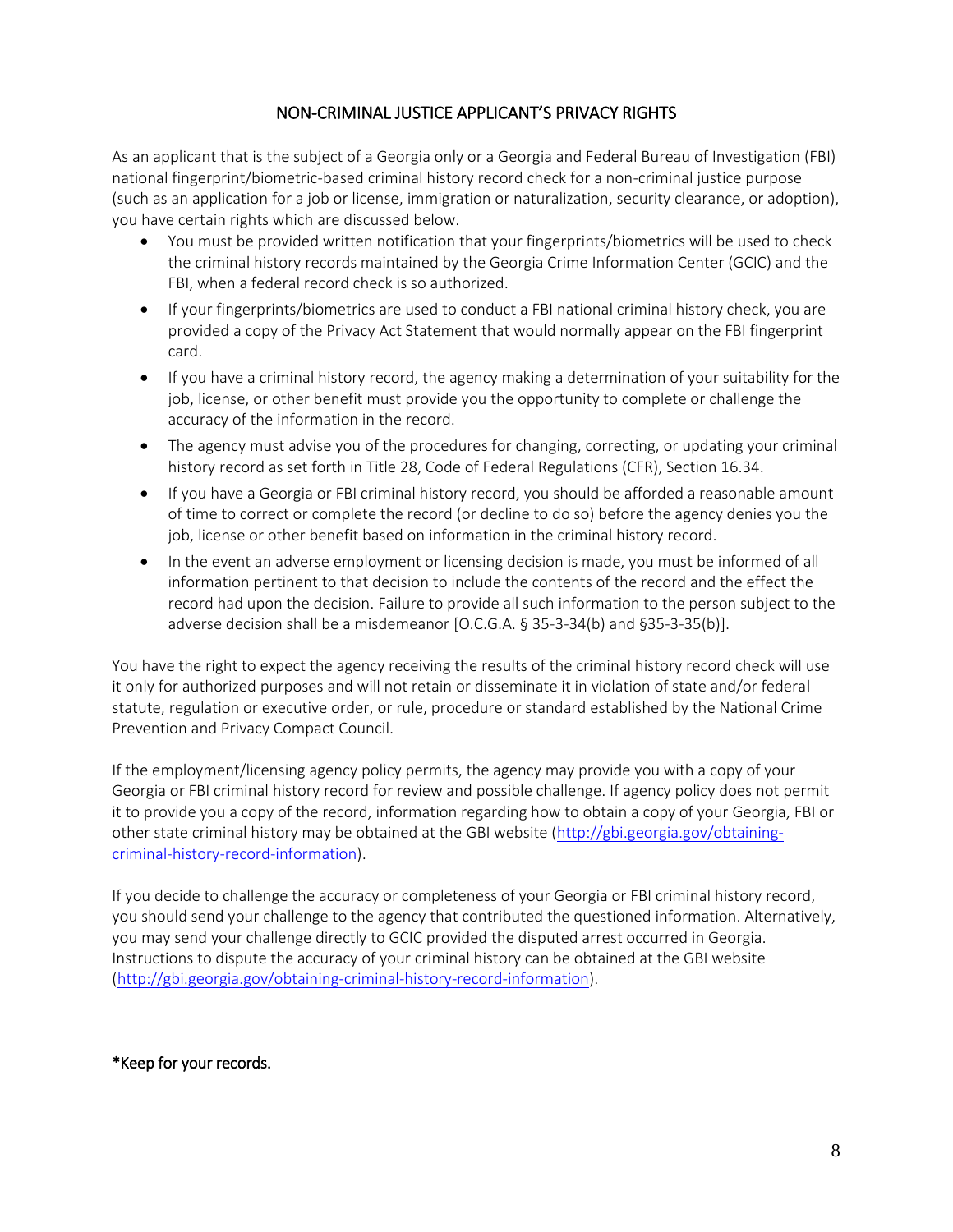## PRIVACY ACT STATEMENT

Authority: The FBI's acquisition, preservation, and exchange of fingerprints and associated information is generally authorized under 28 U.S.C. 534. Depending on the nature of your application, supplemental authorities include Federal statutes, State statutes pursuant to Pub. L. 92-544, Presidential Executive Orders, and federal regulations. Providing your fingerprints and associated information is voluntary; however, failure to do so may affect completion or approval of your application.

Principal Purpose: Certain determinations, such as employment, licensing, and security clearances, may be predicated on fingerprint-based background checks. Your fingerprints and associated information/biometrics may be provided to the employing, investigating, or otherwise responsible agency, and/or the FBI for the purpose of comparing your fingerprints to other fingerprints in the FBI's Next Generation Identification (NGI) system or its successor systems (including civil, criminal, and latent fingerprint repositories) or other available records of the employing, investigating, or otherwise responsible agency. The FBI may retain your fingerprints and associated information/biometrics in NGI after the completion of this application and, while retained, your fingerprints may continue to be compared against other fingerprints submitted to or retained by NGI.

Routine Uses: During the processing of this application and for as long thereafter as your fingerprints and associated information/biometrics are retained in NGI, your information may be disclosed pursuant to your consent, and may be disclosed without your consent as permitted by the Privacy Act of 1974 and all applicable Routine Uses as may be published at any time in the Federal Register, including the Routine Uses for the NGI system and the FBI's Blanket Routine Uses. Routine uses include, but are not limited to, disclosures to: employing, governmental or authorized non-governmental agencies responsible for employment, contracting, licensing, security clearances, and other suitability determinations; local, state, tribal, or federal law enforcement agencies; criminal justice agencies; and agencies responsible for national security or public safety.

\*Keep for your records.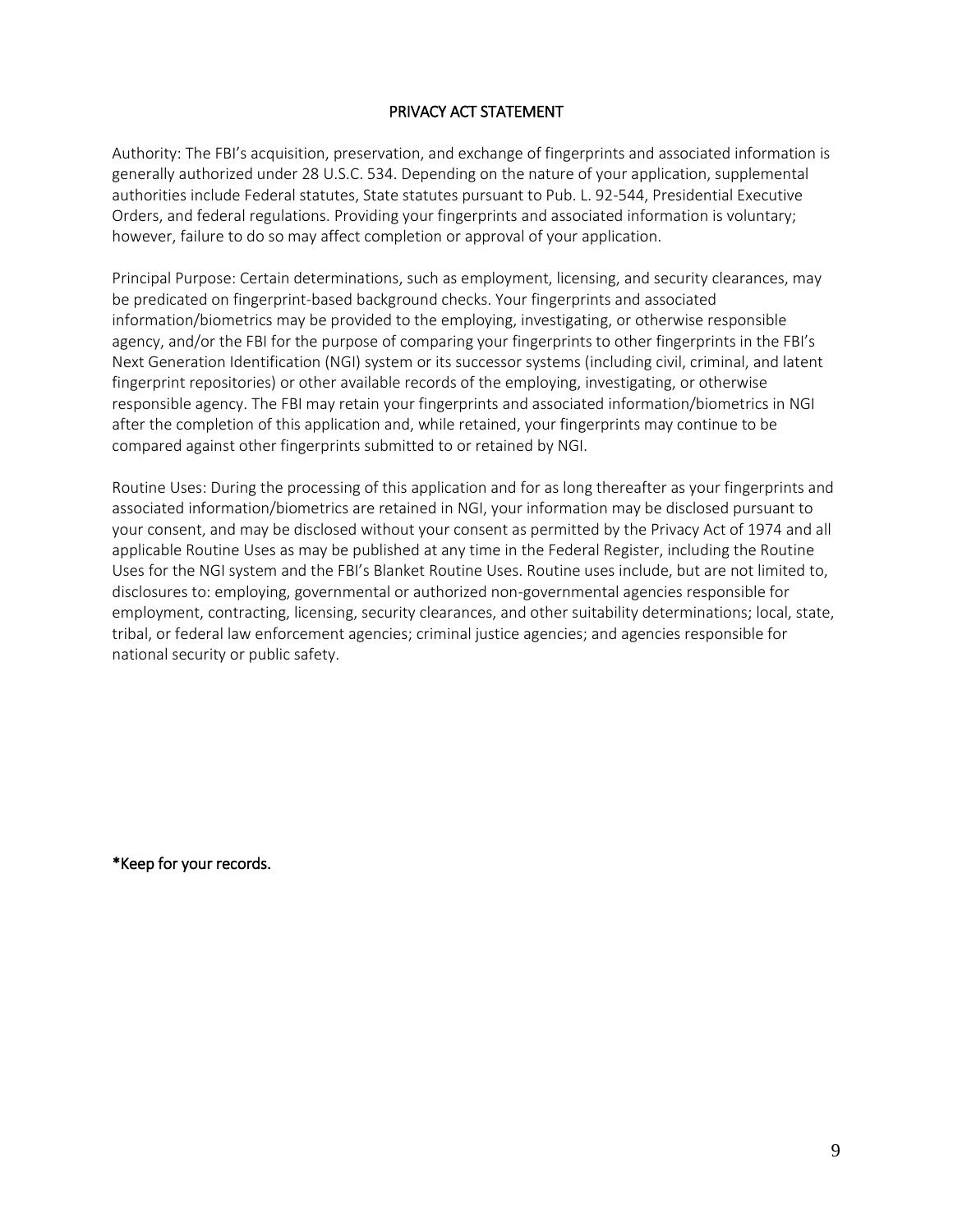## DISTILLED SPIRITS LICENSE HOLDERS ONLY:

If the applicant is requesting an alcoholic beverage license for a distilled spirits classification for the first time, the application must print in the legal organ of Elbert County the following advertisement once a week for two consecutive weeks:

## NOTICE OF APPLICATION

|                                                                                  | the owner/applicant |
|----------------------------------------------------------------------------------|---------------------|
| (name of applicant/owner)                                                        |                     |
| of                                                                               |                     |
| (name of business)                                                               |                     |
|                                                                                  |                     |
| (address of business)                                                            |                     |
| Do hereby state that I have made application for a distilled spirits license for |                     |
| (on premises consumption or retail sales)                                        |                     |
| permit with the City of Elberton.                                                |                     |
|                                                                                  |                     |
| (signature of owner and date)                                                    |                     |
|                                                                                  |                     |

Contact information: (only one edition per week/Wednesday's) The Elberton Star Val Evans 706-283-8500 [vevans@elberton.net](mailto:vevans@elberton.net)